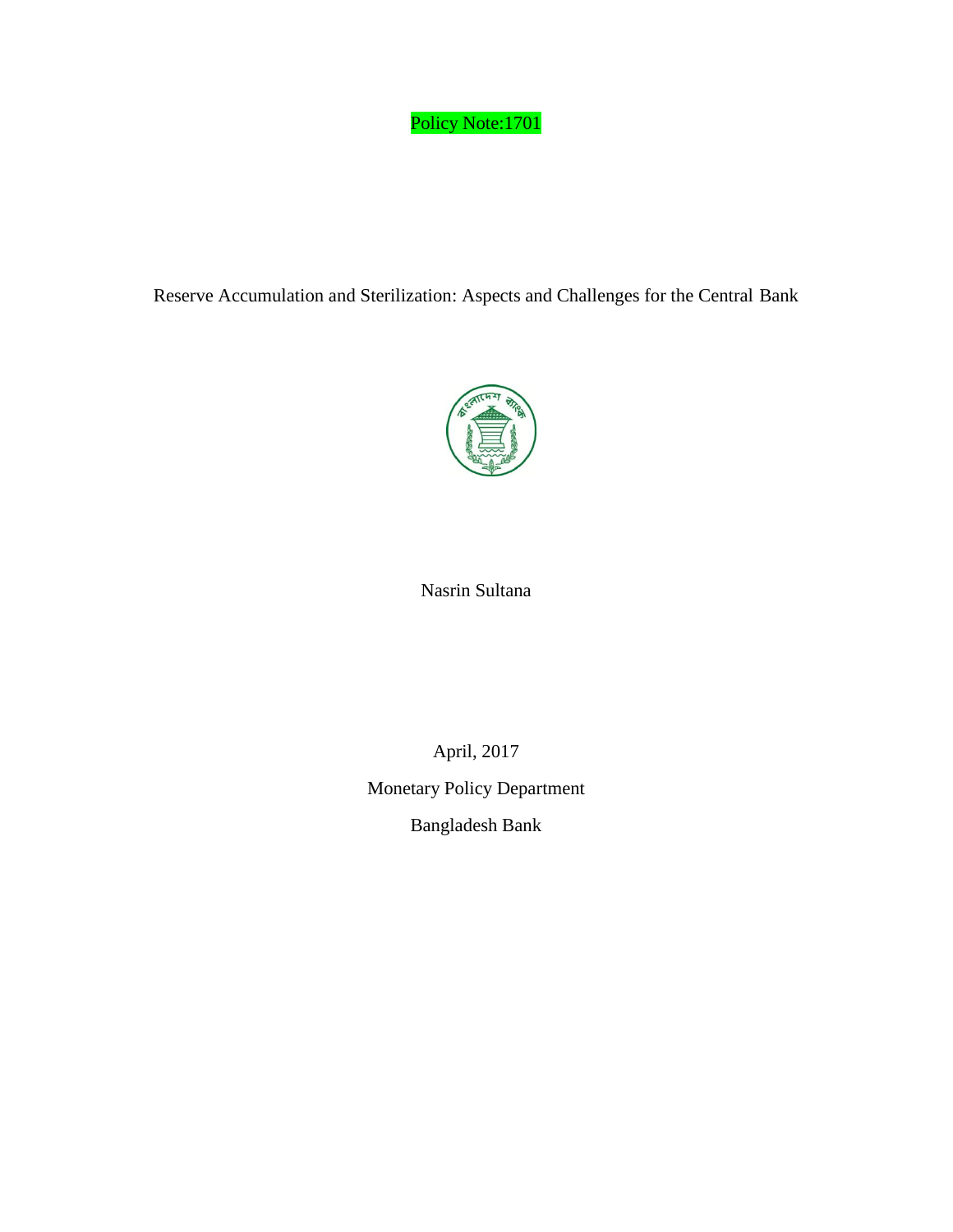# Reserve Accumulation and Sterilization: Aspects and Challenges for the Central Bank

Nasrin Sultana\*

# **Abstract**

 Over the past several years foreign exchange reserves has been accumulated in Bangladesh in an unprecedented scale. This work attempts to address the macroeconomic implications of reserve accumulation which sheds light on real effective exchange rates appreciation, an unusual increase in reserve money, and exuberant liquidity position in the banking system. This study analyzes the domestic costs and risk associated with sterilized intervention and proposes some policy measures along with open market operations which includes pursuing flexible exchange rate policy, accelerating domestic demand and domestic investment, and strong monitoring on external financing in order to make sterilization operation more effective and to mitigate the costs associated with interest-rate differentials.

JEL Classification: E51, E52, F31

Key Words: Sterilization, Foreign Exchange Reserve, Intervention

\*The author is Joint Director of Monetary Policy Department . The author is grateful to Biru Paksha Paul, Md. Akhtaruzzaman, Md. Julhas Uddin, and Anupam Dasfor their valuable comments and suggestions on the earlier drafts of the paper. However, the views expressed here are the author's own and do not necessarily reflect that of Bangladesh Bank. Any comments and suggestions are welcome and the author can be reached at [n.sultana@bb.org.bd.](mailto:n.sultana@bb.org.bd)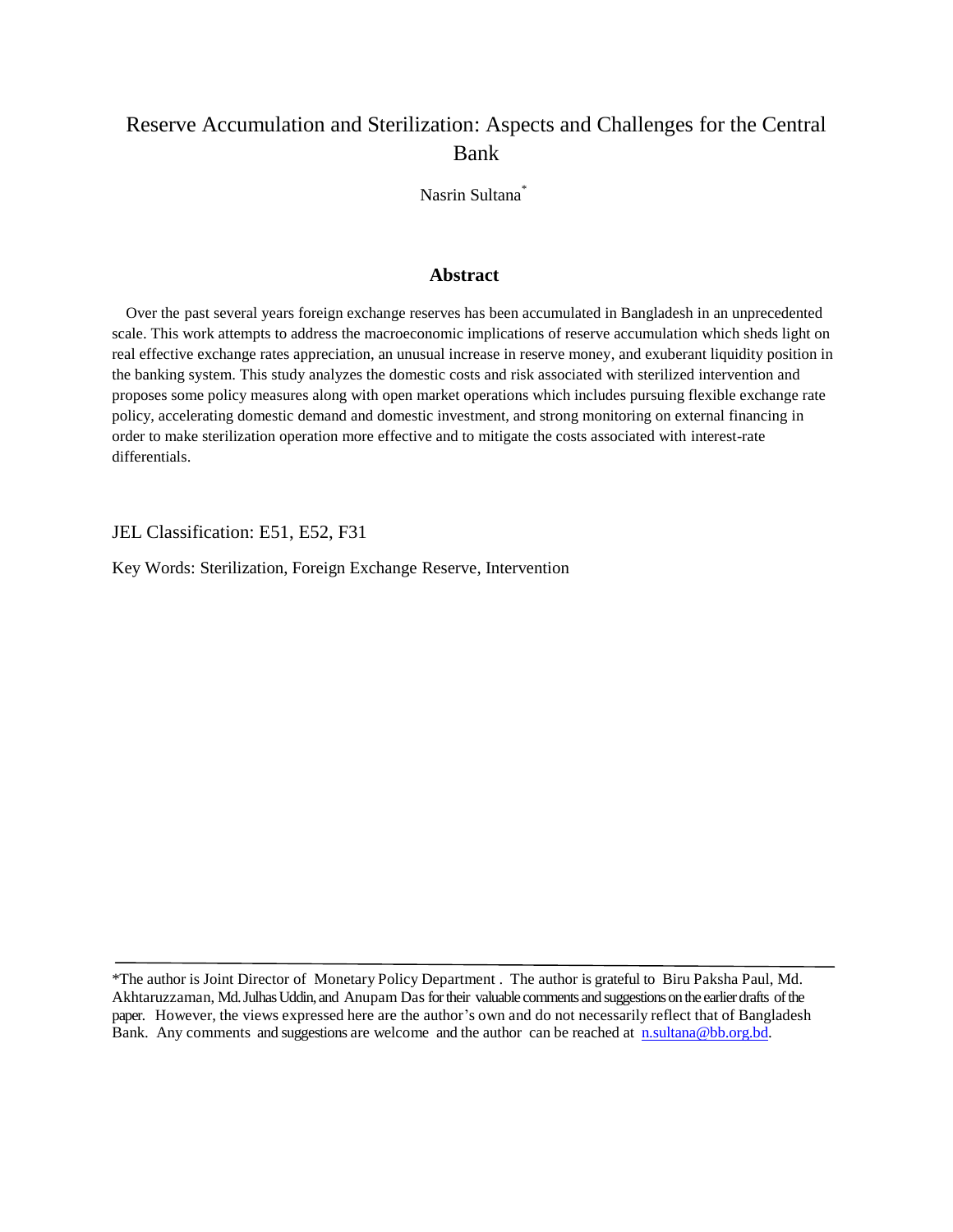#### **1.Introduction**

 Intervention in the foreign exchange market is a common practice in Bangladesh. This aims to prevent exchange rate appreciation in the context of surge in reserve accumulation. Foreign exchange reserves has now crossed USD 30 billion and reached at USD 30.12 billion in June, 2016 which can meet above eight months of import payment (chart-1), while in the fiscal year 1994/95 it was only USD 3.07 billion. Large foreign currency reserves strengthen a country's capabilities to undertake various large infrastructure and power projects with its own financing and help to promote economic development. Furthermore, this can be regarded as the precautionary savings to avoid any external shock due to capital outflow or sudden drop of export demand.

 Persistent reserves accumulation creates some challenges including an appreciating pressure on the domestic currency, undermining export competitiveness, difficulties in keeping reserve money within the target level and, thereby, potentially giving rise to inflation. To ease the threat of currency appreciation, Bangladesh Bank (BB) often intervenes in the foreign exchange market by purchasing the foreign currency in exchange of domestic currency. However, this intervention strategy increases the monetary base directly which also creates inflationary pressure in the economy. Therefore, central bank's attempt to keep exchange rate within the desired parity is achieved at the cost of injecting more money in the economy. However, BB issues its own instruments-BB bills, treasury bills or bond on behalf of government or conduct reverse repo operation in order to offset the expansionary impact of intervention.

When central bank's intervention becomes large and persistent in the light of medium or long term reserve accumulation, mopping up excess liquidity from the economy turns to very difficult for central bank. Furthermore, inability to sterilize the excess money supply in the long run amplifies inflationary pressure in the economy and also creates exuberant liquidity position in the banking system. High inflation compared to the trade partner countries creates appreciation pressure on real effective exchange rates and, thereby, undermines export competitiveness. Besides, Open market operations (OMO) or reverse repo operations also incurs heavy fiscal cost burden on government as well as on central bank stemming from the high and positive interest rate differentials between the interest rate received on foreign assets and interest rate paid on domestic assets. Interest rate differentials may promote more capital inflows to the country and can make the sterilization operation more challenging. Therefore, domestic costs and risks provide an incentive to the central bank to choose dynamic and successful sterilization procedures.

 Sterilized intervention and its macroeconomic consequences have got priority in 1990s when most of the East Asian and Latin American countries have experienced with rapid rise of reserve accumulation to their economies. Numerous studies (Mohanty and Turner 2006, Frankel and Okongwu 1995, Sarno and Taylor 2001 and Christensen 2004) have focused on this in the context of emerging economies. However, in case of Bangladesh, very few number of research paper (Islam 2009,Nahar 2014 and Nobi 2014) have concentrated their discussion on this area, particularly, analyzing on adequacy of reserve holdings, reserve management and sterilization. Afrin et al. (2014) have investigated the adequacy of current reserve holdings in Bangladesh and the factors affecting international reserve in Bangladesh by estimating reserve demand function. On the other hand, Nahar (2013) has analyzed the extent of sterilized intervention in Bangladesh by estimating credit reaction function. Islam (2009) has discussed whether foreign exchange reserve is adequate or excess in terms of short-term debt, GDP, current account balance and also analyzed sterilization costs and benefit and recommended some measures of reserve management. However, there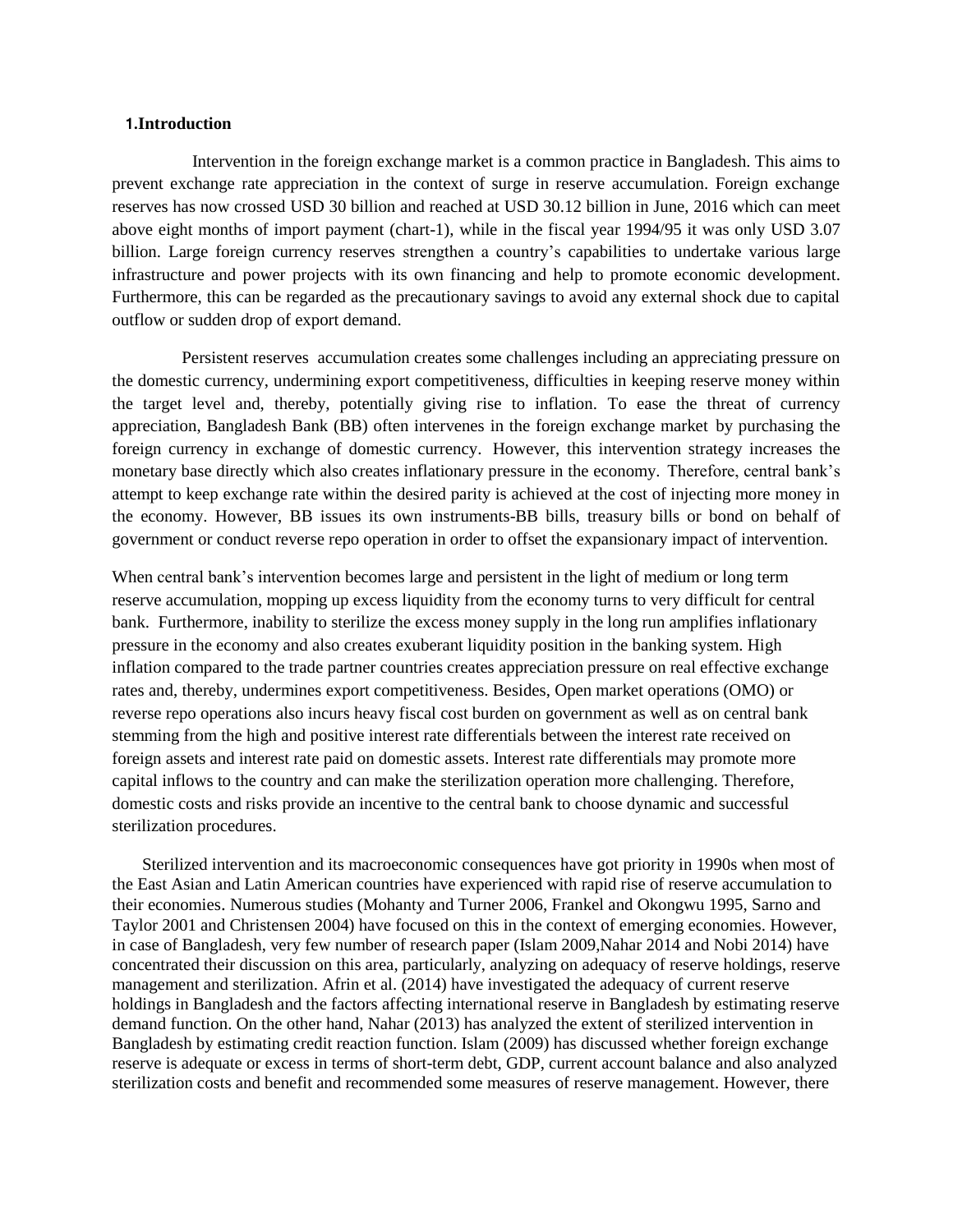is no study focusing on domestic implication of reserve accumulation in the context of Bangladesh economy and financial system in Bangladesh. The study aims to fill this gap.

 This research paper attempts to address the challenges that Bangladesh has to face due to hoarding foreign exchange reserve accumulation in absence of effective sterilization and proposes some policy measures to avoid those challenges. Accelerating domestic investment and domestic demand, pursuing flexible exchange rate policies as well as strongly monitoring on external financing may be considered to minimize the fiscal cost of central bank and to conduct sterilization operation in an effective and dynamic way.





Source: Monthly Economic Trend, Various Volumes, Bangladesh Bank, 2015.

# **2. An Overview of sterilization process in Bangladesh**

 Sterilization is the process by which monetary authority tries to offset the expansionary impact of intervention so that the domestic monetary base or money supply remains unchanged. Sterilized intervention involving the sale of domestic assets aims to reducing the money supply and minimizing the inflationary pressure of of reserve accumulation. On the other hand, non-sterilized intervention involves purchasing foreign exchange by monetary authority which leads to increase in Net Foreign Assets (NFA) and an equivalent increase in money supply. Sustain non-sterilized intervention inflicts inflationary pressure and asset price bubble.

 Prior to understanding the mechanism of BB's sterilization process, one should be introduced to BB's balance sheet. Following table demonstrates Bangladesh Bank's balance sheet incorporating both asset side and liability side. Asset side of BB comprises both net foreign assets and net domestic assets. Surplus in current account balance and financial account balance over the past several years have contributed to increase in net foreign assets to Bangladesh. Liability side of Bangladesh Bank includes reserve money which consists of circulated currency and balances of DMB with BB. Balances of DMB with BB also known as Reserve Deposits.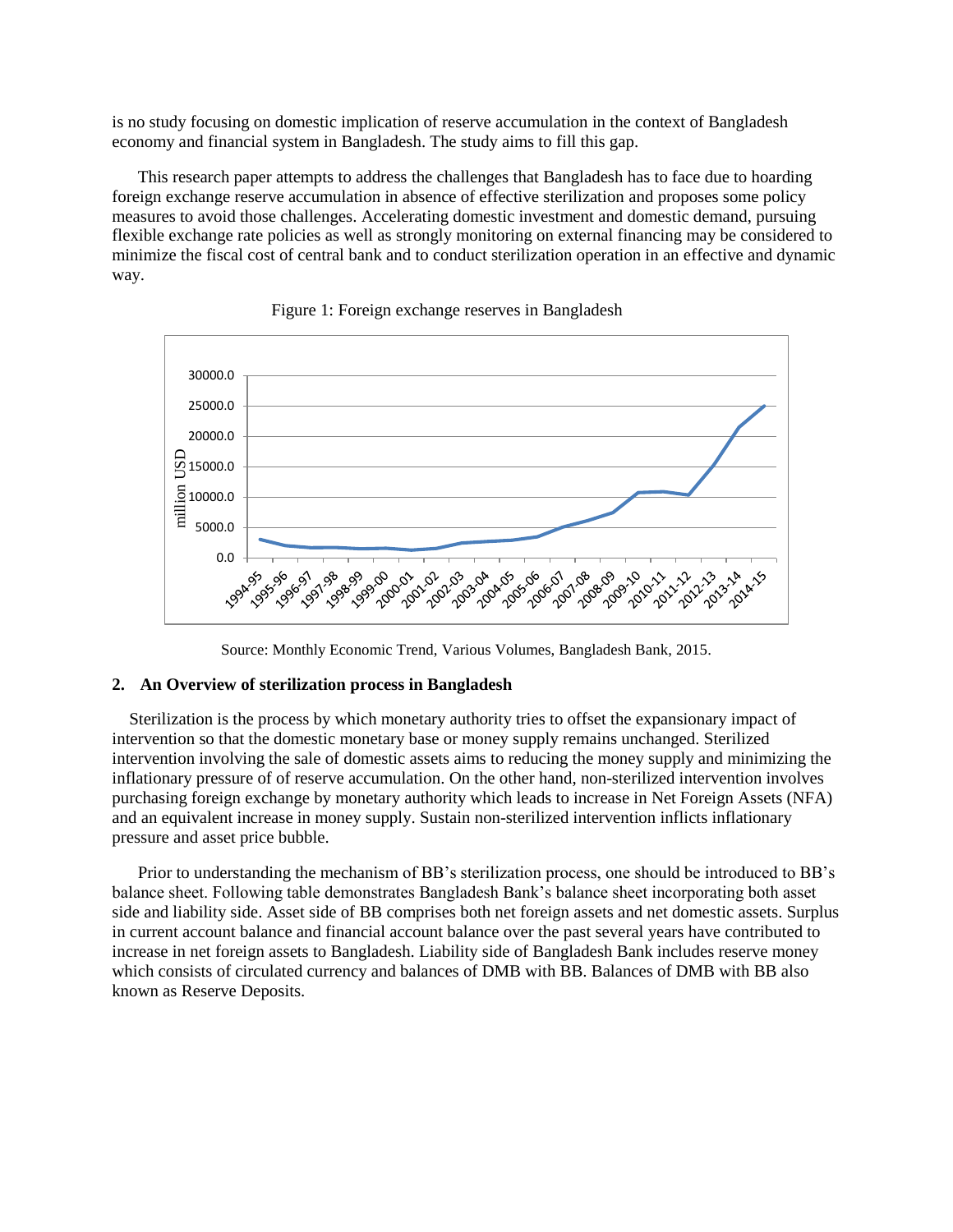### Balance Sheet of Bangladesh Bank

- A) Net Foreign Assets(NFA) Reserve Money B) Net Domestic Assets(NDA) A) Currency Issued Domestic Credit Held by DMBS Net Claims on Govt. Held by Publics Claims on other public sector Claims on DMBS (Deposit Money Banks) B) Deposits of DMBS with BB Claims on Private Sector (Reserve Deposits)
- C) Other item Net

**Assets** Liabilities

 Central bank's intervention (purchase of foreign currency) on foreign exchange market leads to increase in net foreign assets of BB which leaves an expansionary impact on broad money. On the other hand, BB uses its monetary policy instruments in a sterilized intervention to offset the change in NFA either by changing its NDA (through selling BB-bill). Selling the debt instruments by Bangladesh Bank (BB) aims to contract the money supply through contractionary monetary policy. When BB sales its debt instruments in exchange of money to the commercial banks, then it acts as a strategy to mop up the liquidity from the economy. On the contrary, purchasing the debt instruments or the maturity of the purchased instruments leaves an expansionary impact on the money supply.

# **3. Monetary Policy Instruments in Bangladesh**

 BB used direct monetary policy instruments by choosing selective easing and quantitative control measures to provide credit to state-owned enterprises and other priority sectors like agricultures, small scale industries, housing, and export sectors until 1990s. Under the Financial Sector Reform Program in 1990, Bangladesh Bank has shifted its policy instrument towards indirect method of monetary management from direct quantitative control. Since then BB has been focusing on open market operation, reverse repo, Bank Rate, moral suasion, statutory reserve requirement (CRR and SLR) as monetary policy instruments to control inflation and credit growth. Open market operation (OMO), repo and reverse repo are indirect monetary policy instrument which are widely used in Bangladesh to control money supply, short-term interest rate and liquidity management.

 Bangladesh Bank issues its own securities known as Bangladesh Bank bills which have the maturities of 30-days, 15-days and 7-days respectively. Bangladesh Bank bills are used to sterilize the impact of foreign exchange purchase. Besides, Bangladesh Bank issues both short term and long term government treasury bill and bond on behalf of government. Issuing government securities aims to finance government's budget deficit and to mop up the excess liquidity from the economy. Reserve requirement is a direct policy instrument which acts to limit credit growth of the commercial banks.

# **4. Domestic Implications of reserve accumulation:**

 Foreign exchange reserves has been accumulated in Bangladesh for the last six years, particularly, since 2010 and now it has crossed 30 billion. Improvement of current account and financial account balance stemming from increase in export and remittance inflows, low imports from sluggish investment demand and availability to low cost foreign financing facilities significantly contributes to pile up of reserves in Bangladesh. If reserve accumulates for long term, it will be very difficult to sterilize excess capital inflow by open market operations. Besides, Bangladesh has to face several challenges of monetary management and exchange rate management owing to increase in foreign reserve assets with ineffective sterilization. These challenges involves: keeping reserve money within the target, rising inflation differential, piling-up of bank reserves, and maintaining real effective exchange rate stability.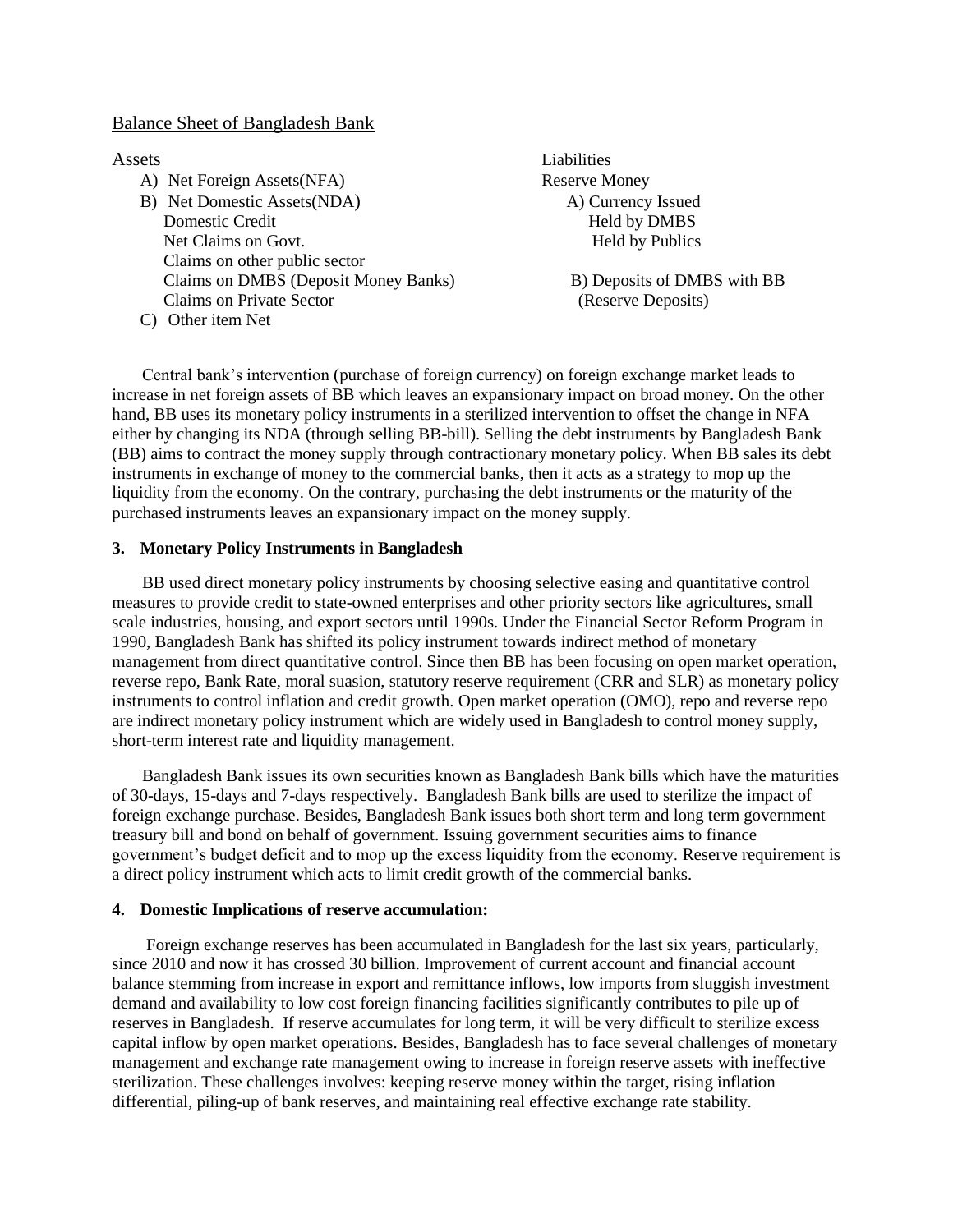#### **4.1 Intervention and Real Effective Exchange Rates**

 Bangladesh Bank pursued flexible but managed float exchange rate policy strategy in 2003. Exchange rate policy in Bangladesh is widely characterized by intervention in the foreign exchange market. On the backdrop of rapid rise of foreign exchange reserves, central bank feels pressure of keeping exchange rate fixed under the managed float exchange rates and, thereby, intervenes in the foreign exchange market. Recently, BB intervenes in the foreign exchange market which aims to depreciate the exchange rate and to maintain export competitiveness. In FY 2013, 2014, 2015 and 2016 BB purchased USD 4.54, 5.15, 3.76 and 4.13 billion subsequently from the foreign exchange market (table-1). It can be mentioned here that small intervention on foreign exchange market can be easily absorbed by open market operations, hence, limits the pressure on central banks as well as government. On the other hand, it becomes very difficult to sterilize excess capital inflow through open market operation when intervention is large and prolonged. Furthermore, inability to sterilize excess capital inflow creates overheating and inflationary pressure in the economy and, thereby, creates real effective exchange rate appreciation.

| <b>Fiscal Year</b> | Foreign Currency Purchase by BB<br>(Billion USD) |
|--------------------|--------------------------------------------------|
| 2011               | 0.316                                            |
| 2012               | 0.157                                            |
| 2013               | 4.54                                             |
| 2014               | 5.15                                             |
| 2015               | 3.76                                             |
| 2016               | 4.13                                             |

Table 1: Intervention conducted by Bangladesh Bank (FY 2011-2016)

Source: Key Monetary Indicators, Monetary Policy Department, Bangladesh Bank, 2016.

Between the period of FY 2011 to FY 2015 Taka-dollar exchange rate depreciated by 9.15 percent from 71.17 to 77.68, while, the Real Effective Exchange Rate (REER), the better indices of measuring global competitiveness, appreciated by 29.62 percent ranging from 100.6 to 130.4 (Bangladesh Bank, Annual Report 2013-14*).* Real Effective Exchange Rate (REER) depreciation depends not only on tradeweighted nominal exchange rates but also on inflation differentials with trade partner countries. Therefore, depreciation in the real effective exchange rates relies on how effectively Bangladesh Bank can sterilize the expansionary impact of intervention and ultimately, reduce the inflation differentials.

Figure 2: Indices of Nominal Effective Exchange Rate (NEER) and Real Effective Exchange Rate (REER) of Bangladeshi taka (10-currency basket, Base:2010-11=100)



Source: Monetary Policy Department, Bangladesh Bank, 2015.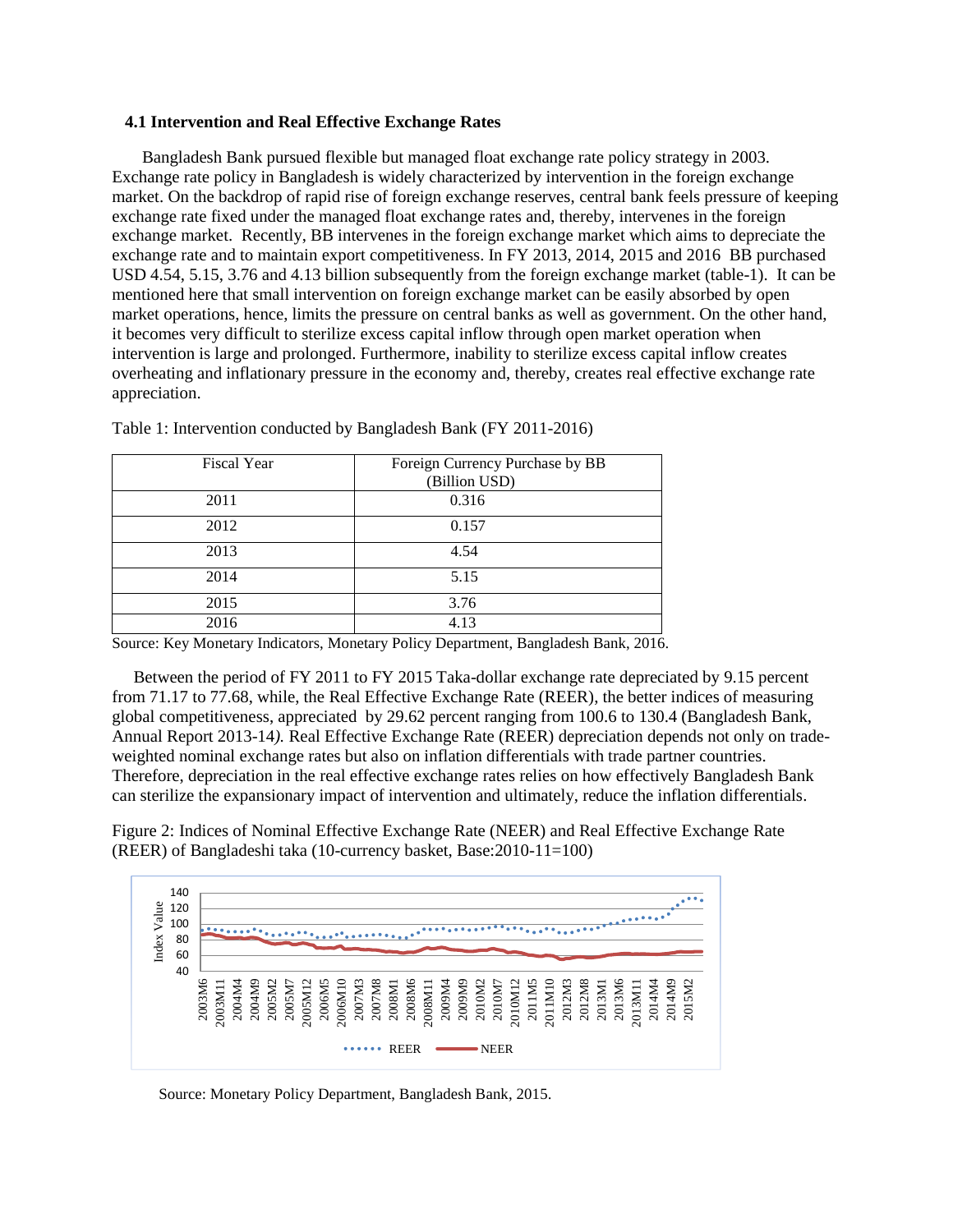The above chart exhibits the monthly indices of Nominal Effective Exchange Rate (NEER) and Real Effective Exchange Rate (REER) of Bangladeshi taka for the period of June 2003 to February 2015. From the chart it is found that NEER is steadily declining, indicates nominal effective exchange rate is depreciating gradually. While, REER, the index adjusted by relative inflation, follows the upward trend which indicates that real effective exchange rate is appreciating over the time. The gap between REER and NEER is continuously rising over the period, which reflects, inflation differential between Bangladesh and its trade partner countries is also increasing. In 2015 inflation differential of Bangladesh with Euro Area, United States, United Kingdom, China and Singapore were 6.4 , 6.3, 6.1, 5.0 and 6.7 percent respectively, while it was 3.7, 4.1, 3.4, 3.6 and 1.7 percent respectively in 2012 (Source: International Financial Statistics, 2015).

Therefore, Bangladesh should give more emphasis on sterilizing the expansionary impact of intervention in order to reduce inflation differentials and to achieve real effective exchange rate stability.

#### **4.2 Intervention and Reserve Money**

Over the past several years reserve money growth has been significantly rising which has now raised concern over monetary management in Bangladesh. High growth in reserve money leads to increase in broad money as well as inflation. In response to the sharp rise of reserve accumulation, BB's attempt to keep exchange rates within the desired parity leads to increase in net foreign assets of Bangladesh Bank. However, intervention without full sterilization of money supply amplifies the bank reserves which ultimately increases the high powered money or reserve money.



Figure 3: Movement of NFA and RM in Bangladesh

Source: Monthly Economic Trend, Various Volumes, Bangladesh Bank, 2015.

#### **4.3 Excess liquidity in the banking system**

 Large scale of reserves with ineffective sterilization leads to increase the liquidity position of the banking system. The credit/deposit ratio of the scheduled banks (excluding the specialized banks) was 0.77 at the end of June 2015 in Bangladesh; while, it was 0.85 at the end of June 2011 (Bangladesh Bank, Annual Report 2014-15 and 2010-11*).* Decreasing credit to deposit ratio indicates deposit growth is higher than the credit growth which reflects that there is idle money in the banking system of Bangladesh. However, the country experiencing with excess liquidity faces manifold challenges to monetary management, as absorbing excess liquidity is the necessary pre-condition for effective monetary control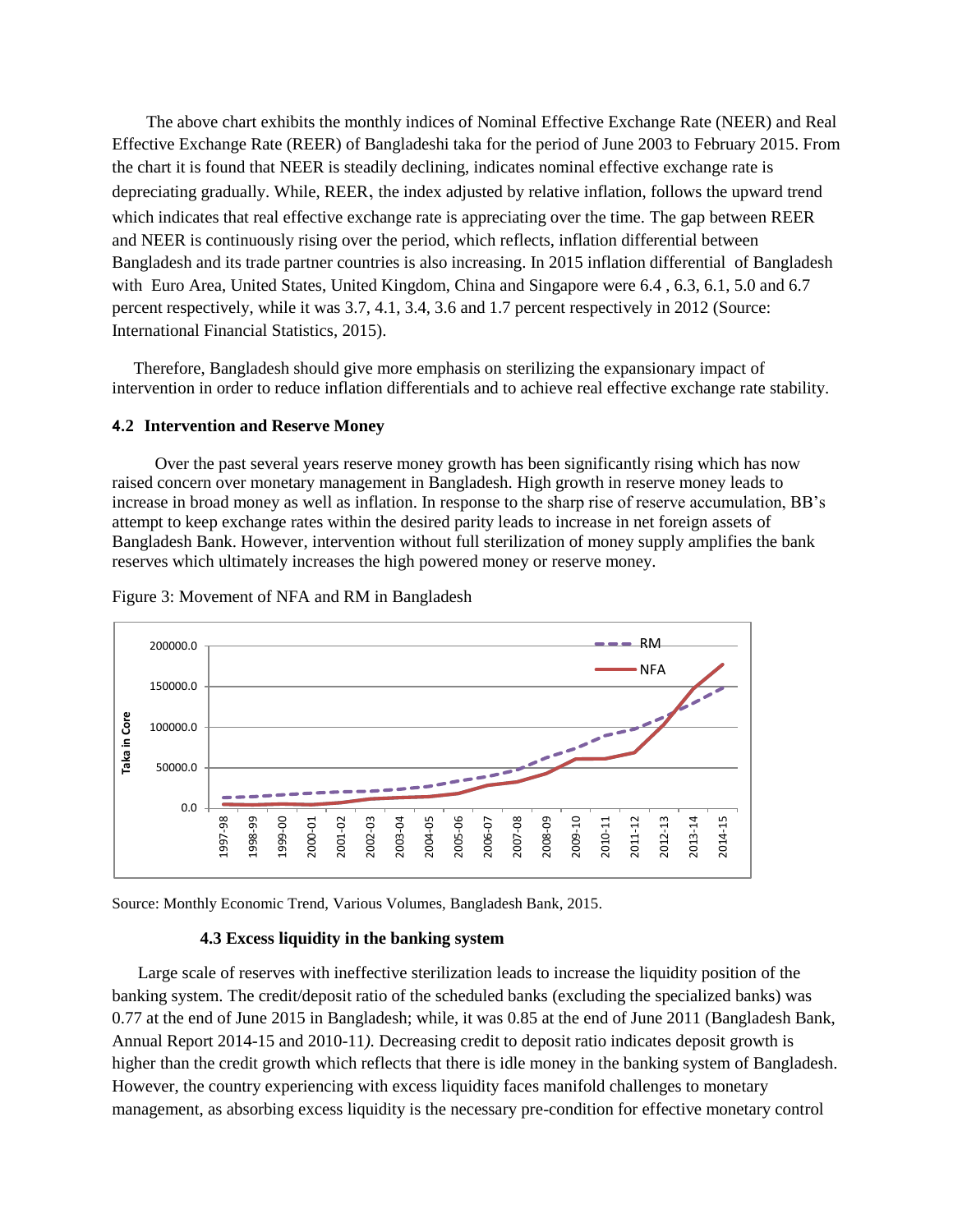(Alexander, Balino and Enoch 1996). Furthermore, inflation may increase due to asset price hike following the exuberant liquidity.

# **5. Cost of sterilization intervention**

Issuing large scale of treasury bill, bond and Bangladesh Bank bills (bb-bills) in an attempt to mop up the excess liquidity entails fiscal cost burden on government as well as on central bank, as positive and high interest rate differentials exists between the rate paid on domestic assets and the return received on foreign assets. Bangladesh Bank's sterilization operation heavily relies on central bank's own securities which are known as Bangladesh Bank bills. Sharp rise of issuance of Bangladesh Bank bill over the past several years indicates that massive sterilization intervention for short-term and more interest payment burden on Bangladesh Bank. Operating losses of Bangladesh Bank in the form of reverse repo and BBbill came to near about TK. 187.36 crore and TK.800 crore subsequently for FY15 and FY16. (Securities Department, Bangladesh Bank).

 Like many other developing countries, financial market in Bangladesh is not well developed. Furthermore, Bond market in Bangladesh, being thin and nascent state, restricted to adequate marketable instrument particularly, corporate bond and international bond. (PN 0901, Bangladesh Bank). Therefore, Sterilization procedure in Bangladesh not only incurs costs, rather it is difficult to execute or operate due to lack of instrumental availability stemming from less developed financial market or lack of development in the bond market.

 Access to private commercial borrowing from foreign sources has now been allowed in Bangladesh in the sectors of food product, aviation, RMG to banking, and telecommunications with a view to availing of long term foreign financing at cheaper rate. High interest rate differential along with access to external borrowing at the cheaper prices may induce the commercial banks to borrow from abroad and to invest them in high yielding domestic bonds which may be termed as the 'profitable sterilization game'. Furthermore, the sterilization procedure may turn to more complicated and challenging, as high interest rate differentials promotes more capital inflows.

 The increase in local demand for money in response to the monetary stabilization program of central bank may raise the domestic interest rate in tight liquidity situation. When BB wants to conduct the sterilization operation in large scale on the context of enormous reserve accumulation, it has to offer high interest rate to attract the lender banks which will raise its operating cost further. Again, the sterilization activities will make the financial institution less efficient, as holding the bill, bond is the easy way to depositing the idle money (Lee J.1997). Price stabilization program through issuing treasury bill, bond in a large scale may generate high debt-service burden on the Government, thus, may undermine the credibility and sustainability of anti-inflationary pressure. (Calvo 1991).

# **6. Concluding remarks and possible policy options:**

 Foreign exchange reserve accumulation in an absence of full sterilization entails risk and fiscal cost for domestic economy. This risk involves amplified bank reserves, increasingly become difficult to keep reserve money within the target, increase in inflation differentials and, thereby, appreciation in real effective exchange rates. Besides, issuing treasury bills, bond and bb-bills in an attempt to sterilize excess liquidity places extra burden on government as well as on central bank. Analyzing the risk and costs of conventional sterilization procedure this study highlights on sterilizing the excess money supply in a costeffective and dynamic way. Allowing exchange rates to float as well as promoting domestic demand and investment will reduce the necessities of intervention and sterilization and, thereby, will mitigate sterilization costs regarding the interest rate differentials. Besides, addressing the country's infrastructure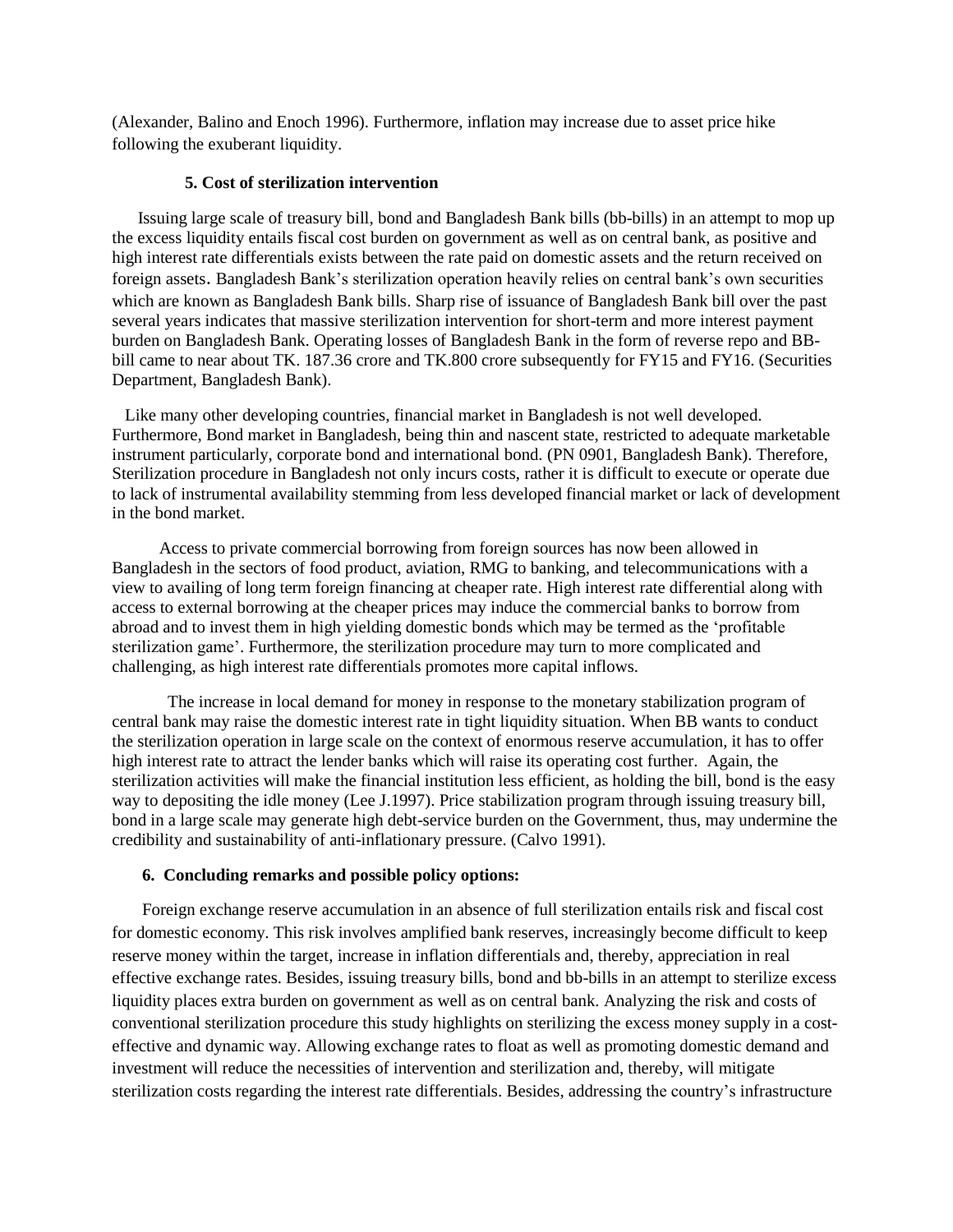bottlenecks Bangladesh can invest a part of FX reserves on creating infrastructure development fund in order to achieve price stability, financial stability as well as to avoid currency appreciation. Furthermore, excess liquidity problem can be subdued by accelerating domestic investment and domestic demand. In this regard, BB's refinance initiatives covering the area of micro and SME sector, export-oriented and greening initiatives are worth-praising to promote investment and economic growth. These drives will also help to offset capital inflows through increasing import demands. Access to foreign financing facilities should be strongly monitored by Bangladesh Bank so that commercial banks cannot be engaged in 'profitable sterilization game' by taking the opportunities of cheap borrowing and investing on high yielding domestic bond. Furthermore, external financing should be prioritized to the productive sectors. Prioritizing the financing on productive sectors and strong monitoring on foreign financing will restrict the foreign inflows in some extent.

### **References**

- Adler, G. and Tovar, C.(2011) Foreign Exchange Intervention: A Shield against Appreciation Winds? IMF working paper 11/165.
- Lee, J. (1997). Sterilizing Capital Inflows. *Economic Issues*, International Monetary Fund, 7.
- Calvo, A. G. (1991).The Perils of Sterilization. IMF Staff Paper, VOl.38, No.4, December1991.
- Filardo J. F. and Siklos P. L.(2013). Prolonged Reserve Accumulation, credit Booms, Asset Prices and Monetary Policy in Asia. Discussion Paper, Bank of Finland.
- Steiner, A. (2010). Central Banks' Dilemma: Reserve Accumulation, Inflation and Financial Instability. *Institute of Empirical Economic Research,* University of Osnabruck, working paper, No.84.
- Hagiwara, A. (2004).Reserve Accumulation, Sterilization and Policy Dilemma. ERD Policy Brief, Series No. 31.
- Higgins, M. and Klitgaard, T.(2004). Reserve Accumulation: Implications for Global Capital Flows and Financial Markets. Current Issues in Economics and Finance, Federal Reserve Bank of Newyork, Vol.10, No.10.
- Christensen, J. (2004) Capital Inflows, Sterilization, and Commercial Bank Speculation: The Case of Czech Republic in the Mid-1990s. IMF Working Paper 04/218, 2004.
- Mohanty, M.S. and Turner, P. (2006) Foreign exchange reserve accumulation in emerging markets: What are the domestic implications?, BIS Quarterly Review, September 2006.
- Hassan, A., Papaioannou, S., Skancke, M. and Sung, C. (2013) Sovereign Wealth Fund**:** Aspects of Governance Structures and Investment Management. IMF Working Paper 13/231, 2013.
- Bangladesh Bank, Annual Report (Various Volumes).
- Bangladesh Bank, Monthly Economic Trends (Various Volumes).
- International Financial Statistics year book, 2012 and monthly 07/2016, IMF, Washington D.C.